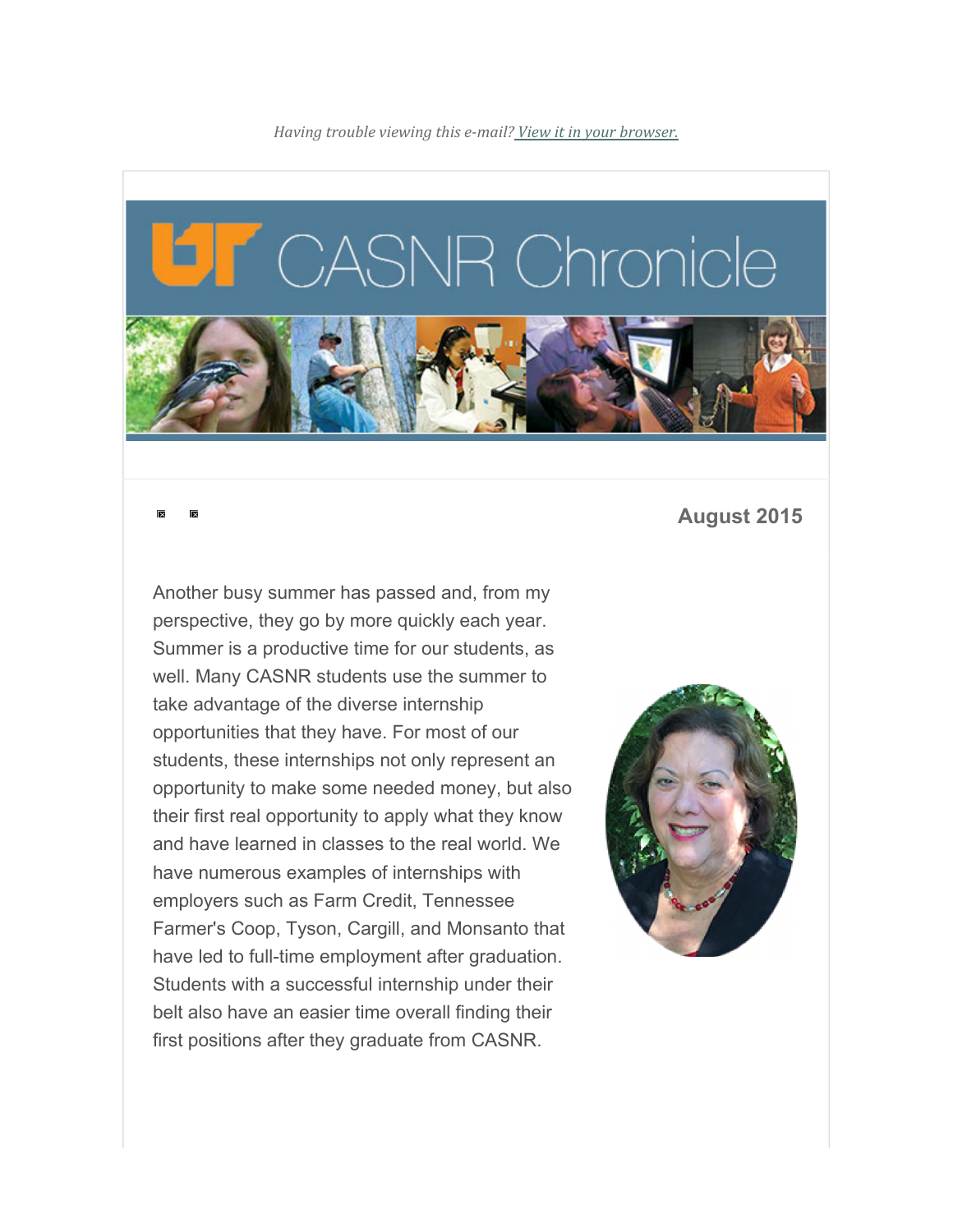Summer also offers opportunities for students to gain international experience with faculty-guided trips to different parts of the world. When they return from these, students who participate gain a new appreciation for the ways in which different cultures value many of the same things and how agriculture and natural resources touches lives irrespective of the country they visited.

No matter how the summer was spent, by the end of it, students are invariably excited to be back and this excitement is reflected on the eager faces of our students ready to embrace the CASNR holistic experience this fall!

Caula A. ByC

Caula A. Beyl, Dean

## Spotlight: Student Internships

This issue of the *CASNR Chronicle* explores the wonderful benefits and opportunities that our students have in an array of internships here in the U.S. and around the world. Our students were on the ground at farms, in Congressional offices, and about any other place imaginable this summer learning, doing, and expanding their knowledge, skills, and minds. Read of their experiences on this page and below.

## **WWOOFing Isn't Just About Puppies Any More**

Kristin Moretz, a rising senior majoring in soil science, spent the past three months traveling through Norway by staying and working on locally run farms in different regions of the country.

She was able to go on this trip thanks to an organization called W.W.O.O.F., the World Wide Organization for Organic Farming. This group is dedicated to connecting willing and interested workers to organic farms across the world.

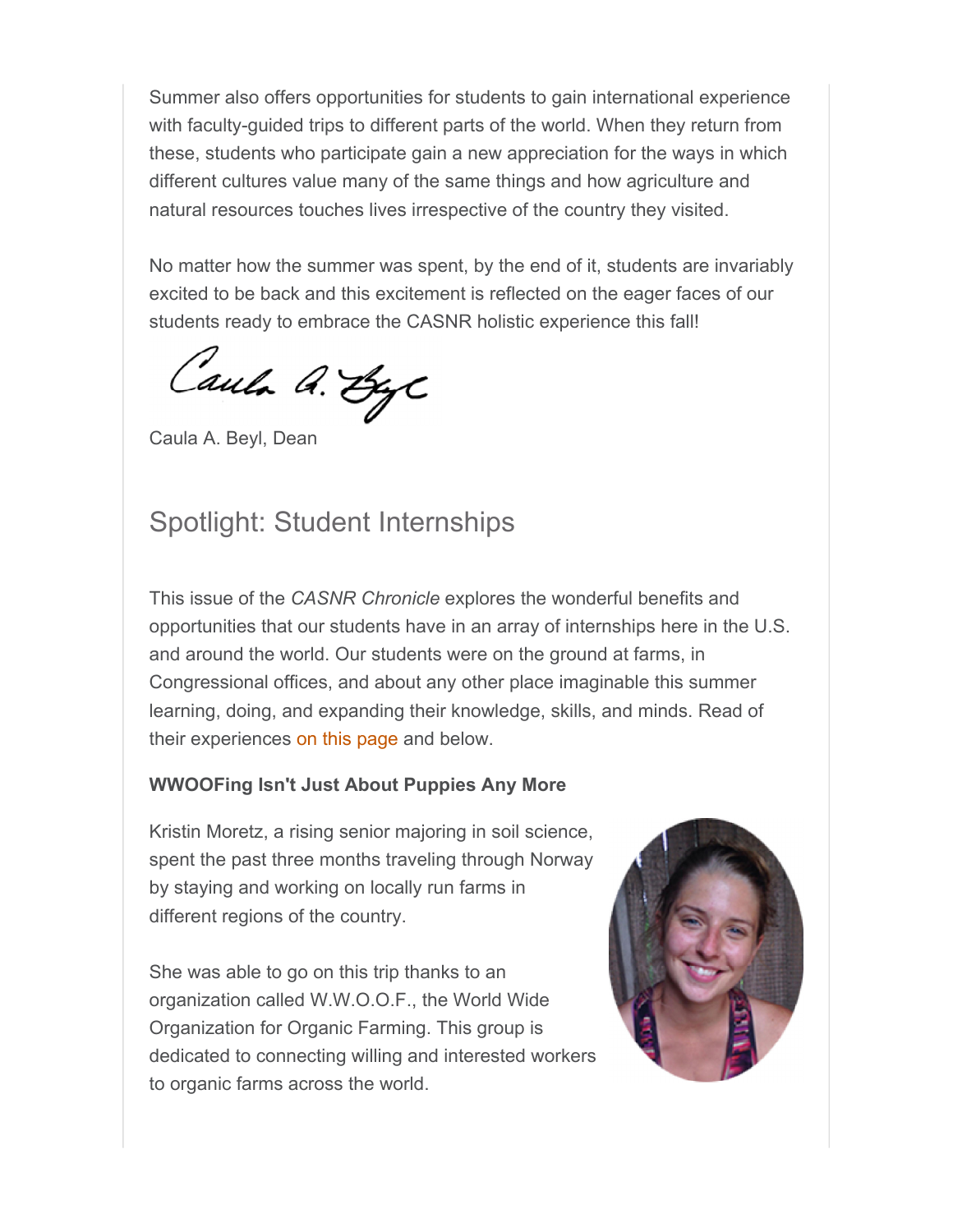For her, WWOOFing was not only the cheapest, but also the most immersive way to travel. "You get to stay with families from different cultures long enough to form a bond, you can learn the language enough to order a snack without sounding too silly, and best of all, you get firsthand farming experience in whatever setting you want.

"The farms you are accepted to will pay for all your food and accommodation, so your only expense is traveling to the country or state. Many of the farms will not only teach you how their farm is operated, but they will also welcome new and innovative ideas and changes from their workers."

## **CASNR Believe it or Not**



Hannah McDonald, a current senior in animal science with a focus in pre-vet medicine, had the opportunity to work as a scientific diver for Ripley's Aquarium and will continue to work there this fall.

Working as a diver includes maintenance of the life support systems, hands-on experience with the marine animals, capturing sick, injured, or pregnant animals for examination, ultra-sounding pregnant animals in the water, feeding and medicating the

animals, and educating the public through dive shows and encounters with the wonderful animals.

"It has been an extremely eye-opening experience where I have learned more in two months about aquatic animals than I have my whole life. I have fallen in love with this experience and watching others fall in love with the ocean makes it so rewarding."

## **Living With a Desire to Inspire**

Cassidy Quistorff had the amazing opportunity to be the senior female camp counselor and ecology specialist at the Green River Outreach for Wilderness, also known as Camp GROW.

The major activities at camp include canoeing,

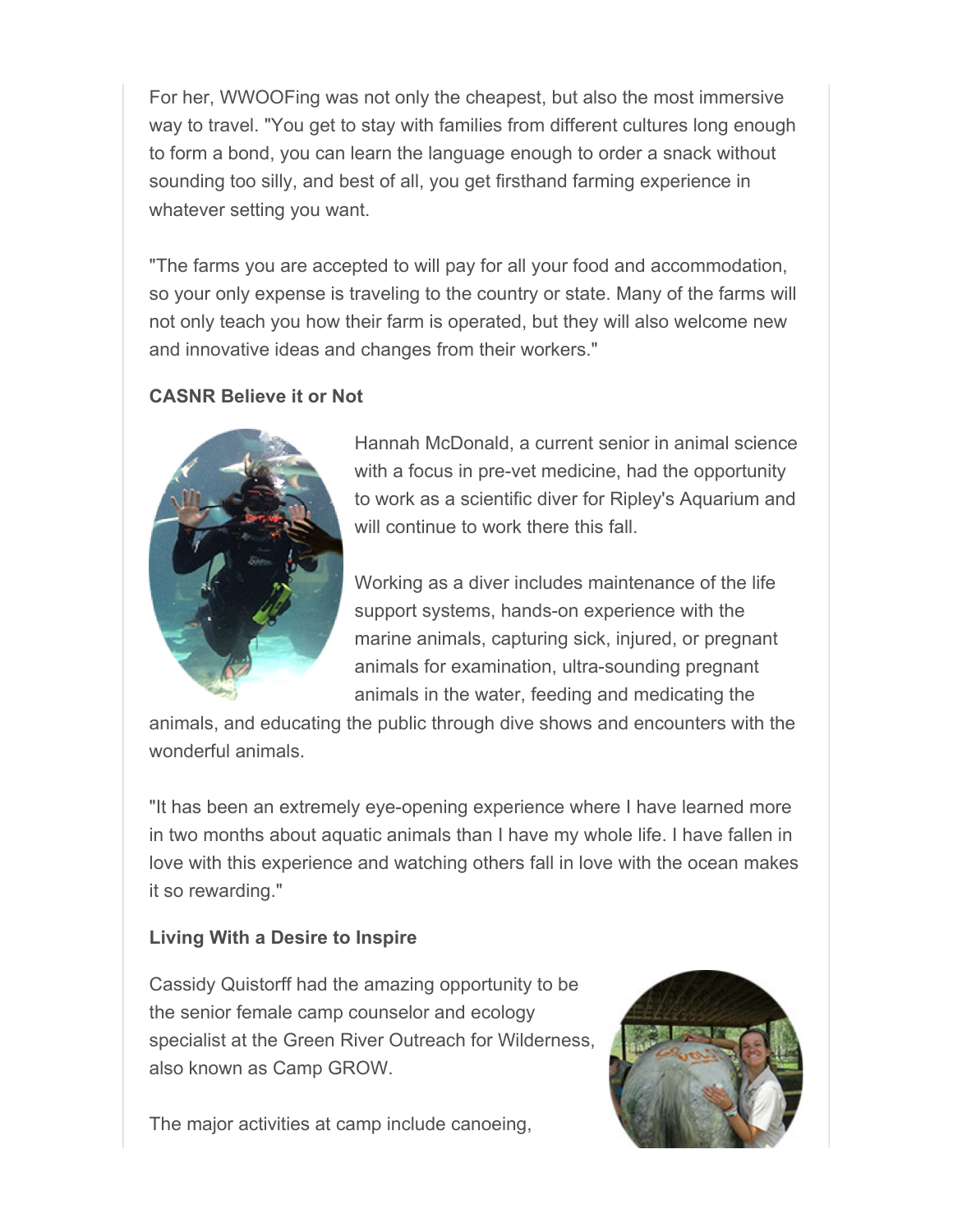archery, riflery, rafting, blacksmithing, leatherworking, fishing, horseback riding, camping, hiking (including pack trips), and fly tying.



As they engage in these activities, the campers typically see pronghorn, moose, coyote, elk, bald eagles, red-tailed hawks, muskrats, prairie dogs, and rabbits. While they have not seen any mountain lions, bears, or wolves, Cassidy still warns about their habitats, behaviors, and safety if anyone does encounter them.

Be sure to read about other CASNR students spending their summers in Alaska, Belize, Canada, Idaho, and Washington DC and at the Sequoia National Forest. Others learned a great deal by completing internships with Farm Credit Mid America or Altria. More »

## **Smith Chair Tom Gill Encourages CASNR Family to Engage in International Exchanges**



Even though Knoxville is over 400 miles from the nearest international border, we are all increasingly connected to an ever-globalizing world. Open your fridge. Where did your food come from? Just take a quick look at the stickers on your produce. How many countries are represented?

I joined UTIA on July 1 as the Donald and Terry Smith Chair of International Sustainable Agriculture. I was born and raised in England (yes, my accent has faded but still lingers!), but have lived in East Africa as well as Texas, Florida, and Pennsylvania over the past fourteen years before arriving here in Tennessee.

My role as international programs director is to encourage and facilitate opportunities for everyone in the Institute to engage internationally. I recommend taking the time to think about if and how you can be actively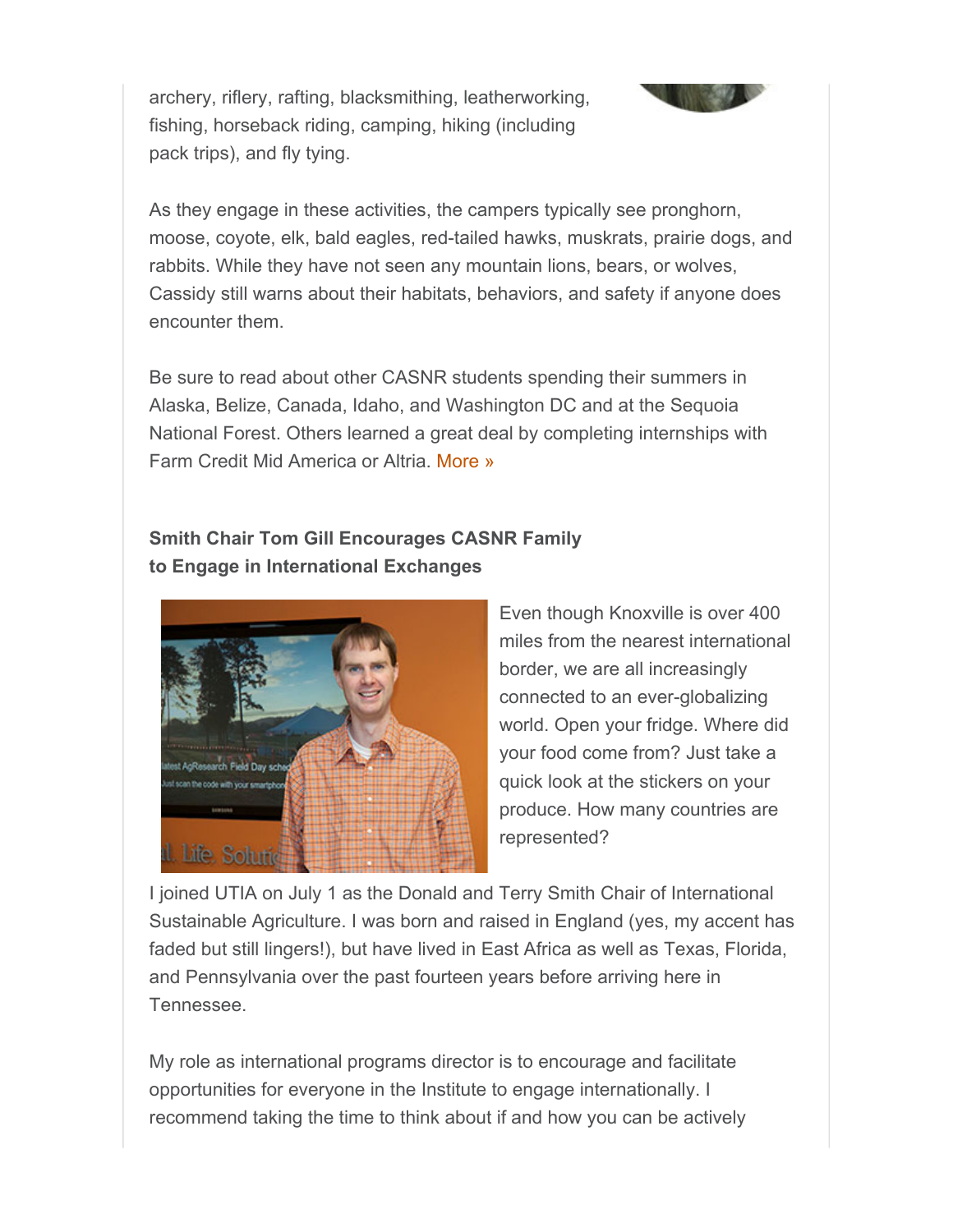involved internationally within UTIA.

"Plans are underway to further internationalize our curricula, to expand our international research portfolio, and engage our communities with lessons we can take to the world and experiences we can learn from across the globe." More »

#### **2015 Class of China Scholars**

CASNR is excited to have four new PhD students join us this fall from the China Scholars program! The China Scholars program is a joint UTK-UTIA program with Nanjing University, China Agricultural University (Beijing), and Institute for Applied Ecology-Chinese Academy of Sciences (Shenyang).

The national China Scholarship



Council funds the travel and living expenses of the students, while UT units fund tuition and research expenses. Faculty from both nations are encouraged to work together for student-based research. The program is focused on solving problems related to energy and the environment. We are pleased that, in this first full inaugural year of the program, all three partnering Chinese universities are represented. In CASNR, students will join programs in Biosystems Engineering and Soil Science, Entomology and Plant Pathology, Forestry, Wildlife and Fisheries, and Plant Sciences. Other students will be working in the College of Engineering and the College of Arts and Sciences.

#### **Students Thrive in Summer Bridge Program**



The Colleges of Agricultural Sciences and Natural Resources, Arts and Sciences, and Engineering collaborated to host the Second Intercollegiate Summer Bridge (ISB)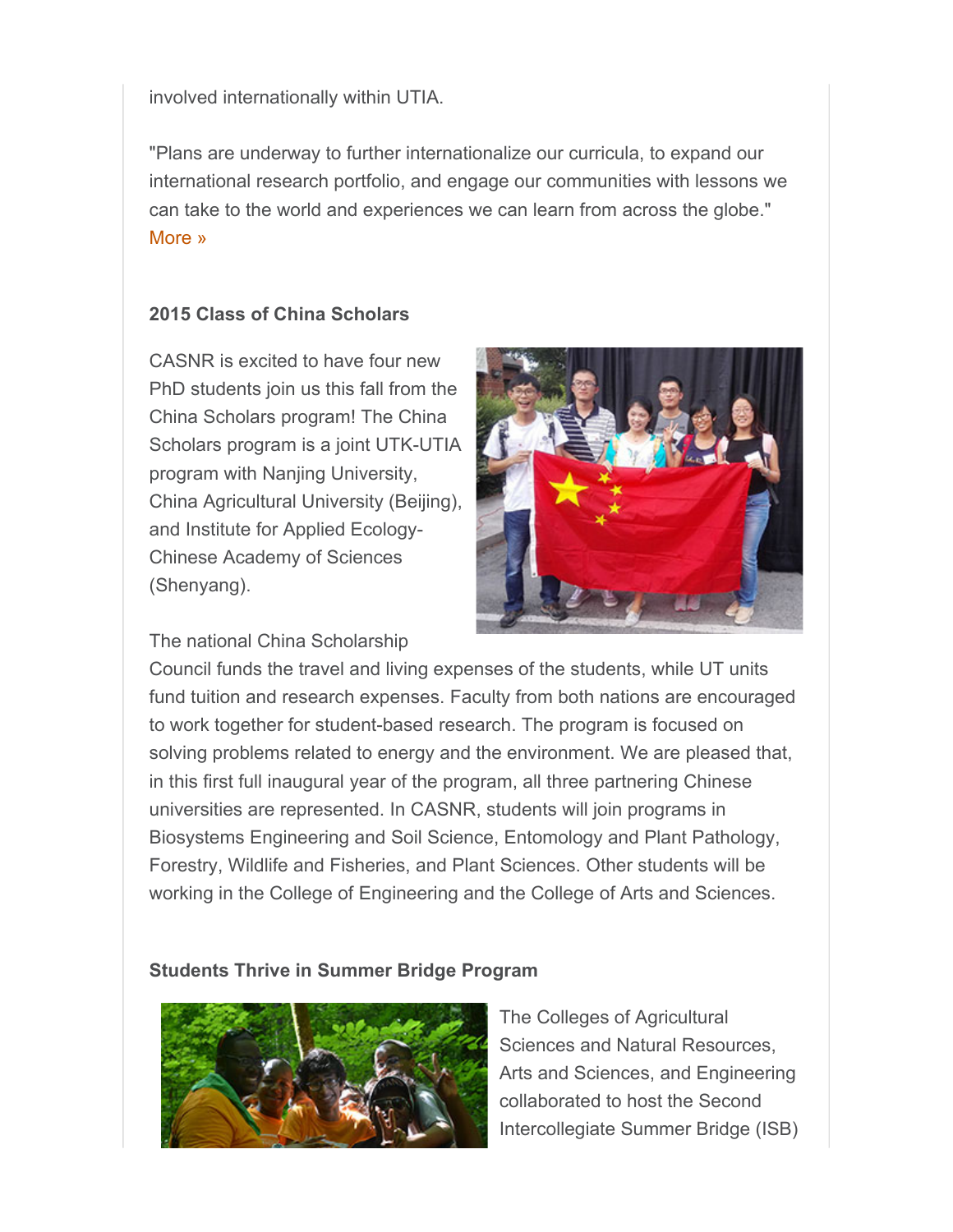

program.

The bridge program continues to

focus on providing a transitional program of study from high school to the university for underrepresented students majoring in Science, Technology, Engineering, and Mathematics (STEM). Students improved by 47 percent in pre-calculus and 17 percent in chemistry by the end of the 2015 program, compared to 12 percent and 18 percent respectively at the end of the 2014 ISB program.

With the massive success of the program over the past two years, CASNR looks forward to collaborating with other colleges within the University in the near future, as we continue to provide underrepresented STEM students with essential academic and professional development tools for future success. More »



## **CASNR Hosts 300 4-H Members on the Agricultural Campus**

CASNR participated in the 92nd 4-H Round-Up hosted by UT in late July. The annual event helps 4-H members become better acquainted with their state university and career opportunities.

Over the course of a week, over 300 members of 4-H from across Tennessee came together in Knoxville for a week of professional workshops, social activities, and competitive projects. Students met with undergraduate coordinators and graduate students from both CASNR and the College of Veterinary Medicine to discuss majors, minors, concentrations, academic areas of study, potential internships, and academic and career advice.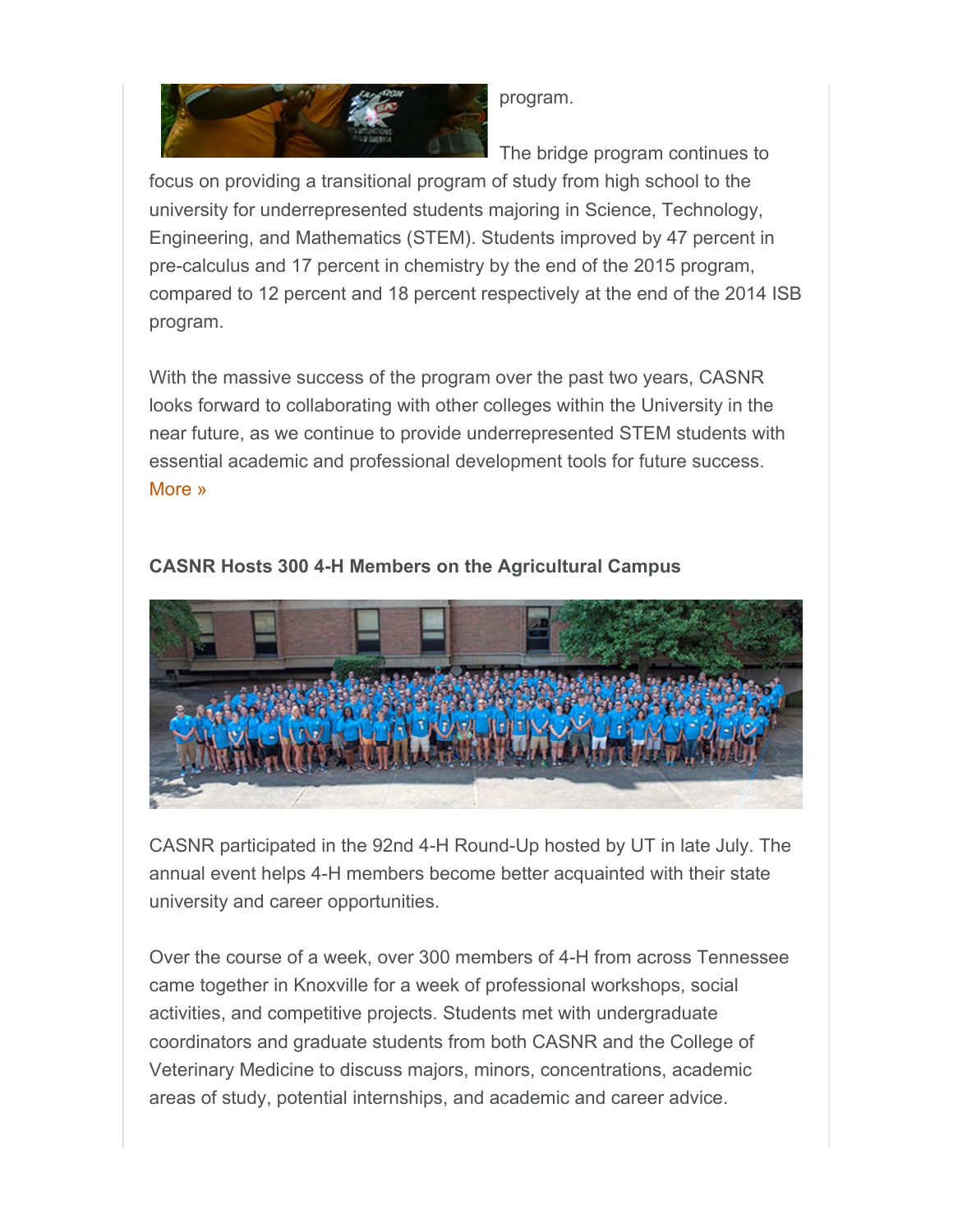In addition, participants enjoyed games, free food, T-shirts and Ambassadorled tours throughout the Institute campus. At the end of the program, CASNR Ambassadors provided participants with insightful information regarding the application process, financial aid and scholarships, and student life on the agricultural campus. More »



#### **Our Students Define What It Looks Like to be Leaders**

Since its inception in 1986, the LeaderShape Institute has developed a global reputation as one of the premier leadership development programs for students and young adults. In an effort to continuously produce the strongest agricultural leaders in the industry, CASNR sponsored three students to attend the 2015 LeaderShape Institute.

During the intensive six-day program, students participate in workshops, seminars, debates, and teambuilding programs. Together, these activities help students enhance their leadership skills, while developing a deeper understanding of teamwork, conflict resolution, and effective communication.

The program has provided leadership training to over 38,000 young people from colleges, universities, corporations, and organizations across America and throughout the world.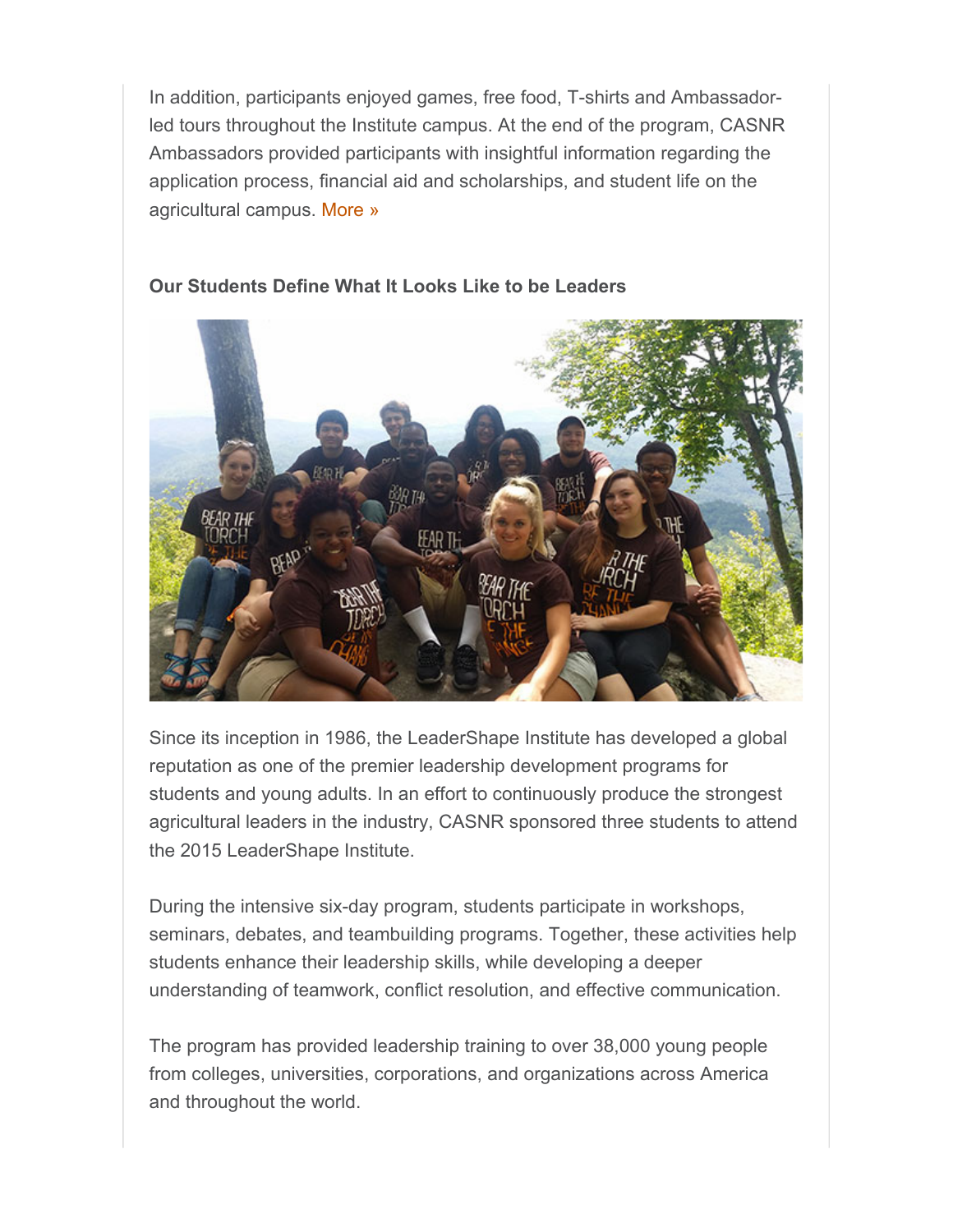CASNR will continue to partner with campus stakeholders throughout the university as we further our mission to develop new leaders among the professionals, researchers, and practitioners of the agricultural industry. More »

#### **Future is Bright for Ag and Resource Economics Grads**



Students who graduate with a bachelor's degree in agricultural and resource economics will enter their job field with one of the lowest unemployment rates and one of the higher starting salaries among college graduates. In fact, the USDA published findings that indicate there will be more job openings than can be filled by these graduates—they're in demand.

According to USDA, an average of 35,400 new U.S. graduates with expertise in food, agriculture, renewable natural resources, or the environment are available to fill only 61 percent of the expected 57,900 average annual openings. That's 22,500 graduates short of those needed annually to fill the projected jobs available.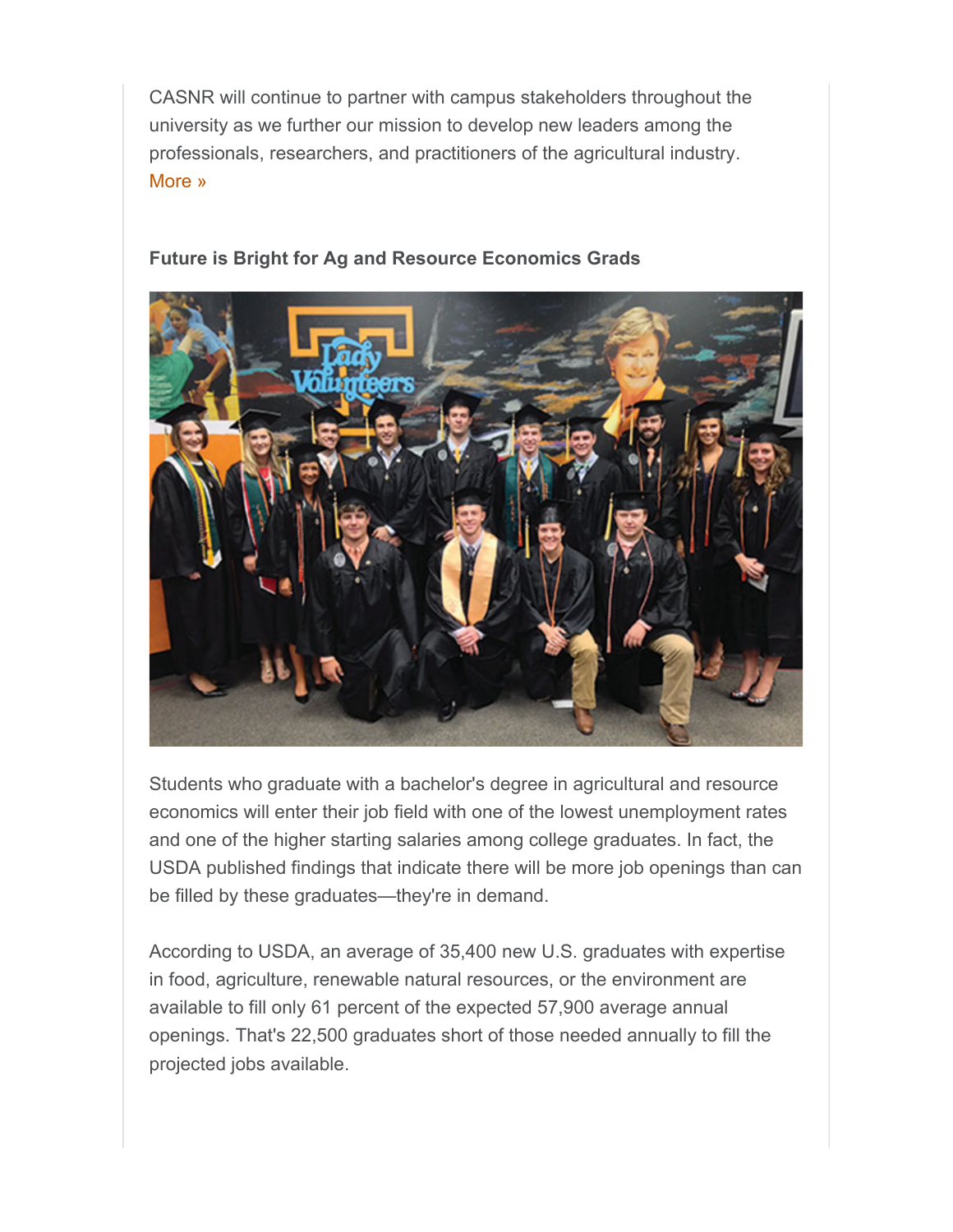Learn more in an article by Tina Johnson of Agricultural and Resource Economics.

## **John Stier Promoted to Associate Dean of CASNR**



On August 1, Dr. John Stier was promoted to associate dean of the College of Agricultural Sciences and Natural Resources. Dr. Stier, shown here being congratulated by UT Institute of Agriculture Chancellor Larry Arrington, joined CASNR as assistant dean on August 1, 2012, coming from the University of Wisconsin to the stately halls of old UT. Their loss was our gain! Dr. Stier came at a particularly good time for CASNR as the College was preparing for its fiveyear program review and in the process of developing the CASNR 2020 Strategic Plan. One of the most important aspects of his position is to oversee the student services staff in the dean's office, and under his guidance, CASNR has been able to attract talent into the positions that revolve around recruitment, advising, and student life.

Dr. Stier is committed to recruiting outstanding international students to pursue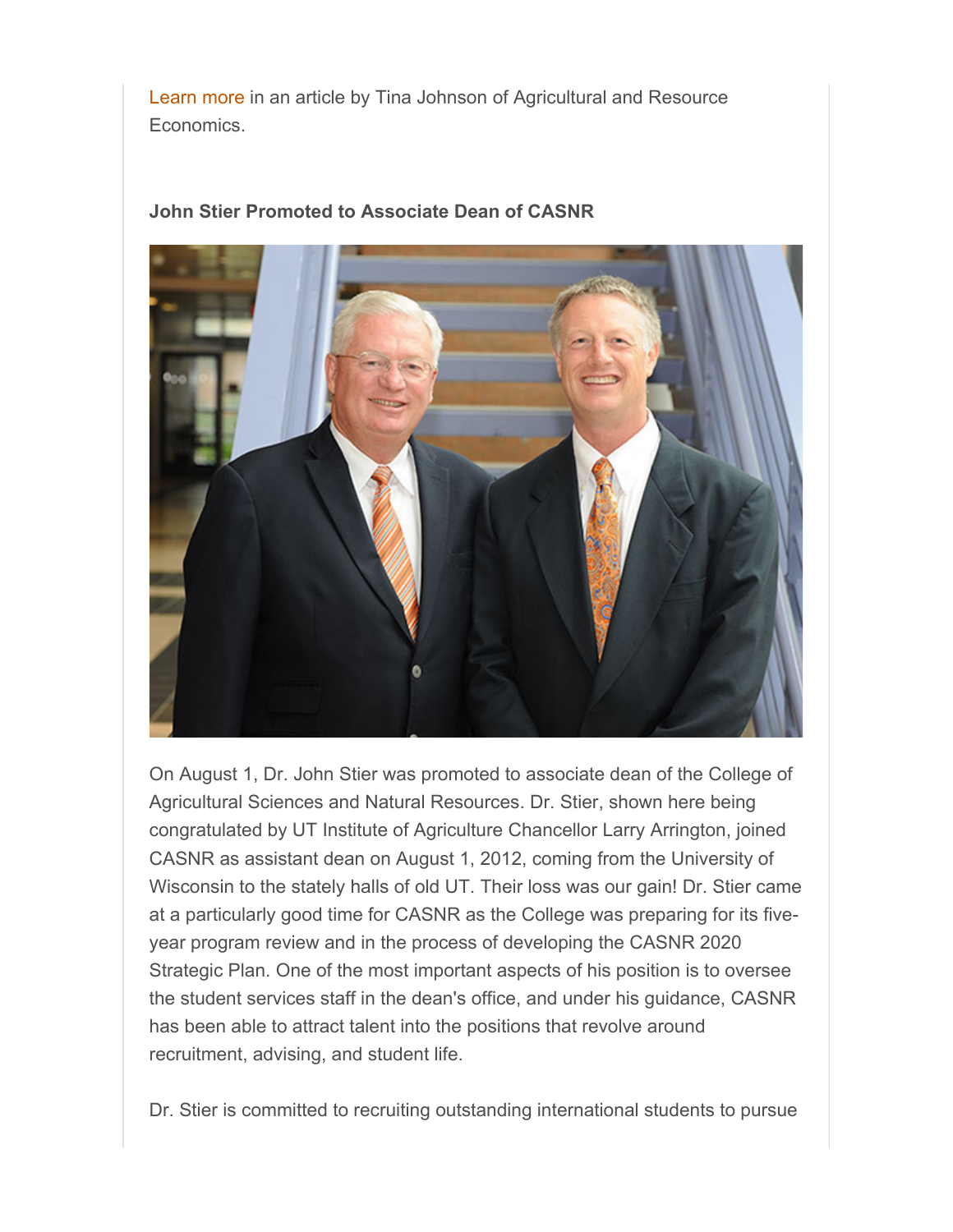graduate degrees at UTK. To that end, he has traveled extensively, particularly in China and South America. He is also an advocate for the process of curriculum revision, and, although he is kept busy with all of the many functions of his office, he still finds the time to teach each semester because he truly values students!

## **At 99 Years, One of Our Oldest Alums Still Farming**

Ralph Alexander turns 100 in October and may indeed be CASNR's oldest alum. At 99, he's still busy farming his fields. In fact you can watch a brief movie of him in his tractor cutting hay.

Alexander attended UT during the heart of the Great Depression and faced challenges paying tuition and finding rides to school from his home some thirty miles away in Loudon County. Hitchhiking proved dangerous only once. The agriculture education student discovered halfway into the trip that his ride was moving moonshine.



The near-centenarian graduated 1938, a year before a world war would break out in Europe and three years before it would reach American soil. Read more of his story, researched and written by ALEC major and SGA President Will Freeman, here.

Speaking of haying, catch a glimpse of how CASNR Associate Dean John Stier spent part of his summer vacation in a YouTube music video of harvesting at his wife's family farm in Washington Court House, Ohio. You can watch Dr. Stier driving the smaller tractor baling straw. The YouTube video has exceeded 30,000 hits.

## **A Really Crappy Day**



For Josh Snider Sunday, July 19, was just a normal day on the farm. Just like most Sundays